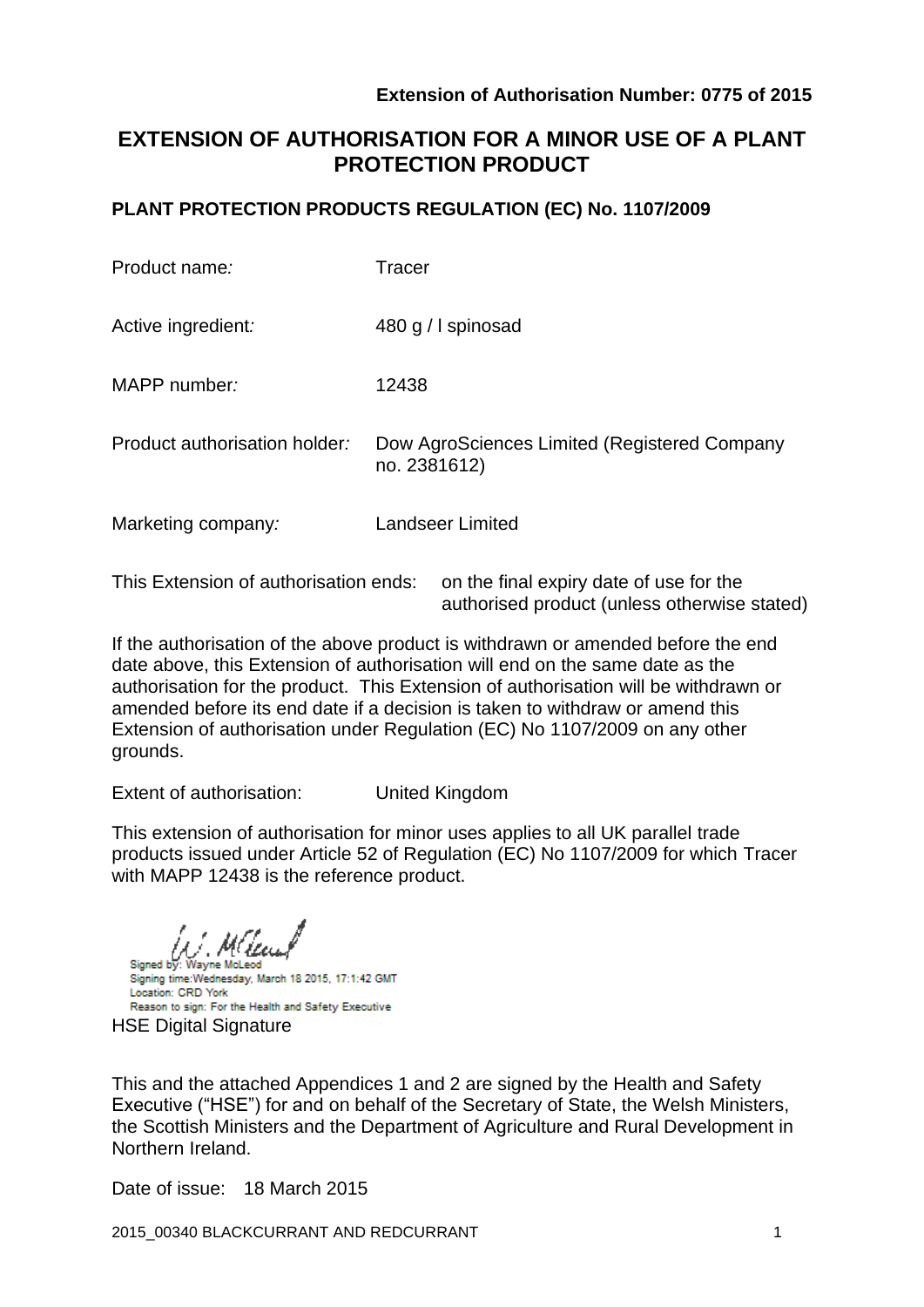### **EXPLANATORY NOTES**

- 1. This is Extension of authorisation number 0775 of 2015.
- 2. This Extension of authorisation will be published on the website of the Chemicals Regulation Directorate of the HSE.
- 3. Application reference number: COP 2015/00340
- 4. Persons using the product to which this Extension of authorisation applies should acquaint themselves with and observe all requirements contained in the Regulation (EC) No 1107/2009, including the duty on the holder of any Extension of authorisation to notify information on potentially dangerous effects, a contravention of which is a criminal offence under those Regulations.
- 5. Neither the efficacy nor the phytotoxicity of the product for which this Extension of authorisation has been granted has been assessed and, as such, the user bears the risk in respect of failures concerning its efficacy and phytotoxicity.

### **ADVISORY INFORMATION**

This Extension of Authorisation relates to the use of 'Tracer' (M12438) an insecticide for use on protected blackcurrant & redcurrant (including the use on protected whitecurrant) protected and outdoor blueberry, outdoor cranberry, protected and outdoor gooseberry, protected and outdoor haskap, for control of spotted wing drosophila (Drosophila suzukii), and for control of light brown apple moth (Epiphyas postvittana) on blueberry. Applications to be made by horizontal boom, hand-held and broadcast air assisted sprayers in a minimum of 250 litres water/hectare.

A minimum interval of 10 days between applications must be observed.

#### **RESISTANCE**

#### GENERAL

IMPORTANT: When applying this product under the terms of this Extension of Use Notice, comply with any resistance guidance or restrictions stated on the product label.

Total reliance on one pesticide will hasten the development of resistance. Pesticides of different chemical types or alternative control measures should be included in the planned programme. Alternating with different modes of action is a recognised antiresistance strategy.

Spinosad has a different mode of action from other insecticides and is most effective when applied in planned programmes with other insecticides with different modes of action.

Avoid use of the same active substance or mode of action on consecutive generations of insects. However, multiple applications to reduce a single generation are acceptable. If uncertain of the generation cycle, no more than three consecutive applications (2 for any protected crops) should be used nor should there be continuous use for more than 30 days. Do not use 'Tracer' or any product containing spinosad on consecutive generations for insects which show a high risk of resistance such as thrips species.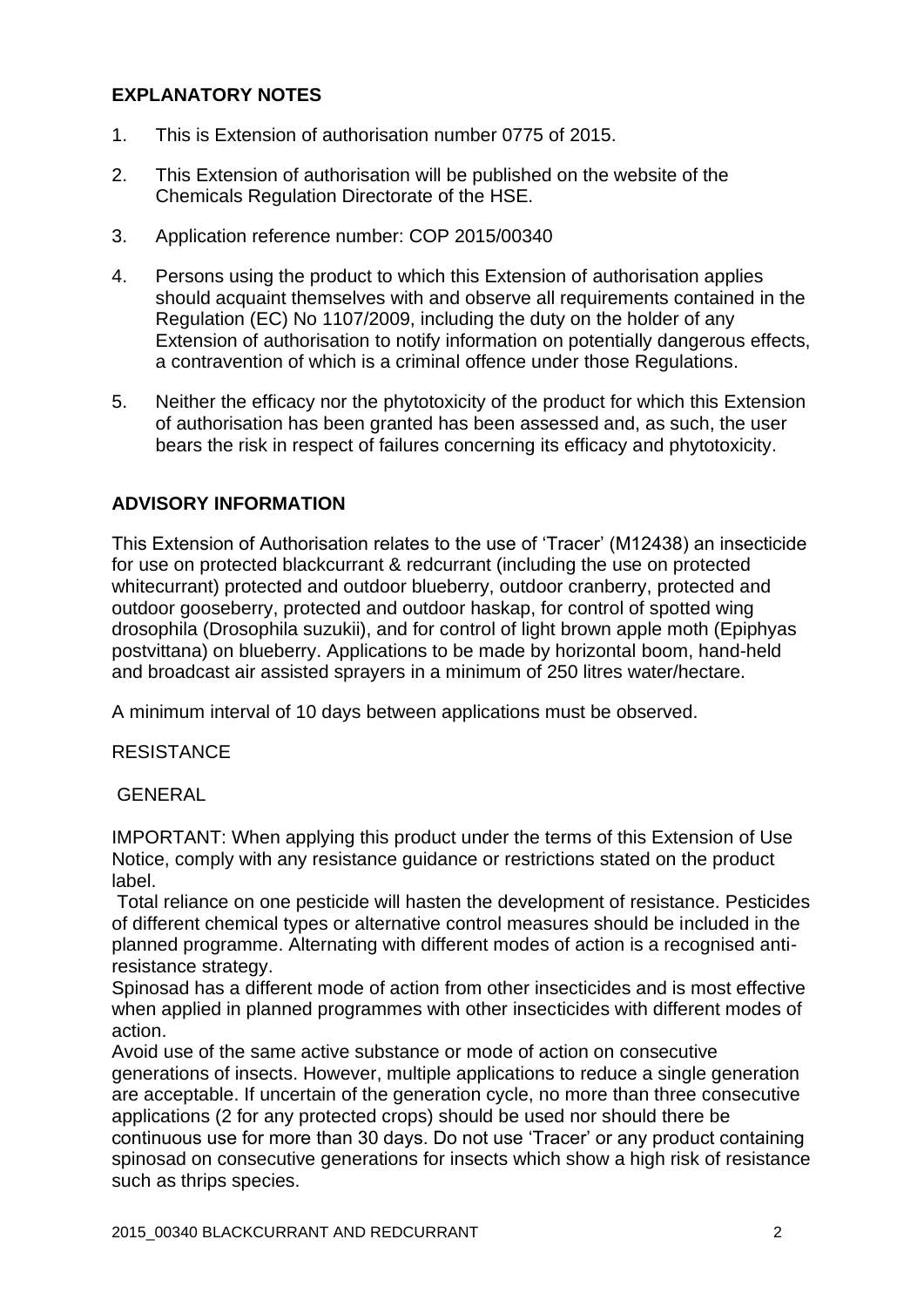Restrict the total number of applications to no more than 6 applications of any spinosad containing product per glasshouse/protected structure in a 12 month period regardless of the application method or the crop being treated (including ornamentals]

#### OUTDOOR CROPS

Applications should be targeted against early insect developmental stages whenever possible.

If possible, include multiple tactics (eg cultural or biological controls) when using Integrated Pest Management Programmes.

Use 'Tracer' in programmes with other effective insecticides of a different mode of action to reduce the possibilities of resistance occurring.

#### PROTECTED CROPS

Other pests such as Western flower thrips may be incidentally exposed when applying 'Tracer'. Western flower thrips have shown resistance to certain chemical groups and resistance management steps should be taken as it is considered a high resistance risk pest in protected crops/plants.

Before undertaking a spray programme with 'Tracer', establish whether incoming plant material has previously been treated with 'Tracer' or another spinosad containing product.

DO NOT EXCEED 6 APPLICATIONS OF ANY PRODUCT CONTAINING SPINOSAD PER GLASS/PROTECTED STRUCTURE IN A 12 MONTH PERIOD Apply in programmes with other insecticides with a different mode of action and use no further sprays of 'Tracer' (or any spinosad containing products) once the maximum number of sprays have been applied.

If the final insecticide application to a crop was spinosad, choose a different insecticide active ingredient to begin spraying on the next crop.

Applications should be targeted against early insect developmental stages whenever possible.

Please note that the previously included uses on blackcurrant, redcurrant & whitecurrant are no longer individually referenced. Under the CRD Crop definitions list these uses are included under the use blackcurrant and redcurrant.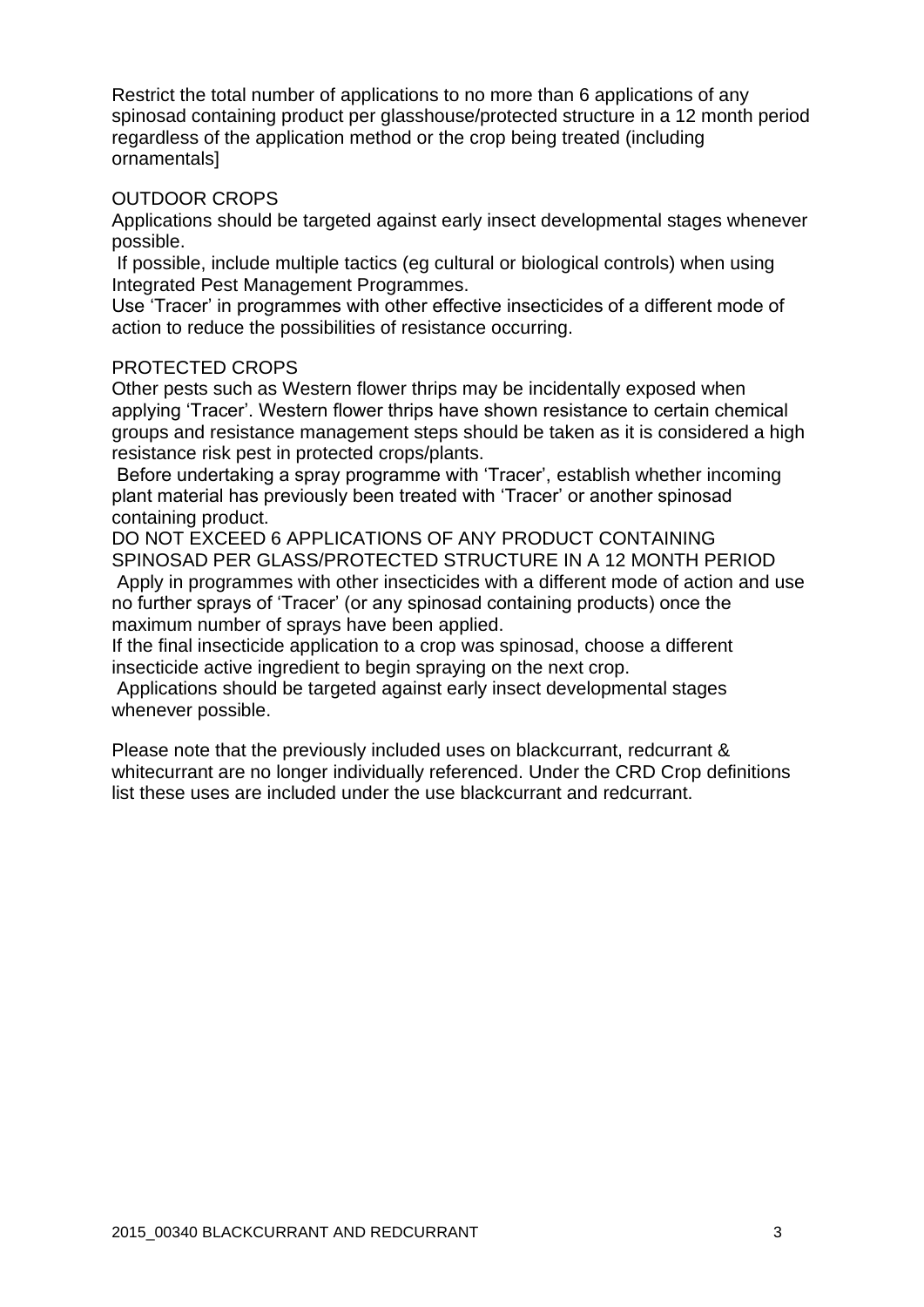## **APPENDIX 1: CONDITIONS OF EXTENSION OF AUTHORISATION**

The conditions below are obligatory. They must be complied with when the Extension of authorisation occurs. Failure to comply with the following conditions will result in the withdrawal or amendment of the Extension of authorisation under Regulation (EC) No 1107/2009 and may result in other enforcement action, including prosecution. For the purposes of this Extension of authorisation only, the conditions and/or requirements shown below supersede any corresponding conditions and/or requirements set out on the label or otherwise provided for under the product authorisation **which would otherwise apply**.

**Use:**

| Field of use:                                                                                                                                                                                 | <b>ONLY AS AN INSECTICIDE</b>                       |                        |                                                   |                                |  |
|-----------------------------------------------------------------------------------------------------------------------------------------------------------------------------------------------|-----------------------------------------------------|------------------------|---------------------------------------------------|--------------------------------|--|
| User:                                                                                                                                                                                         | Professional                                        |                        |                                                   |                                |  |
| Crops/situations:                                                                                                                                                                             | Maximum<br>individual dose:<br>(ml product /<br>ha) | Maximum total<br>dose: | Maximum<br>number of<br>treatments: (per<br>crop) | Latest time of<br>application: |  |
| Protected<br>blackcurrant and<br>redcurrant,<br>protected and<br>outdoor<br>blueberry,<br>outdoor<br>cranberry,<br>protected and<br>outdoor<br>gooseberry,<br>protected and<br>outdoor haskap | 200                                                 |                        | $\overline{2}$                                    | Three days<br>before harvest   |  |
| <b>Operator Protection:</b><br>(1)<br>Engineering control of operator exposure must be<br>used where reasonably practicable in addition to the<br>following personal protective equipment:    |                                                     |                        |                                                   |                                |  |
|                                                                                                                                                                                               | Operators must wear suitable protective gloves      |                        |                                                   |                                |  |

hand-held equipment. (2) However, engineering controls may replace personal

protective equipment if a COSHH assessment

when handling the concentrate or applying by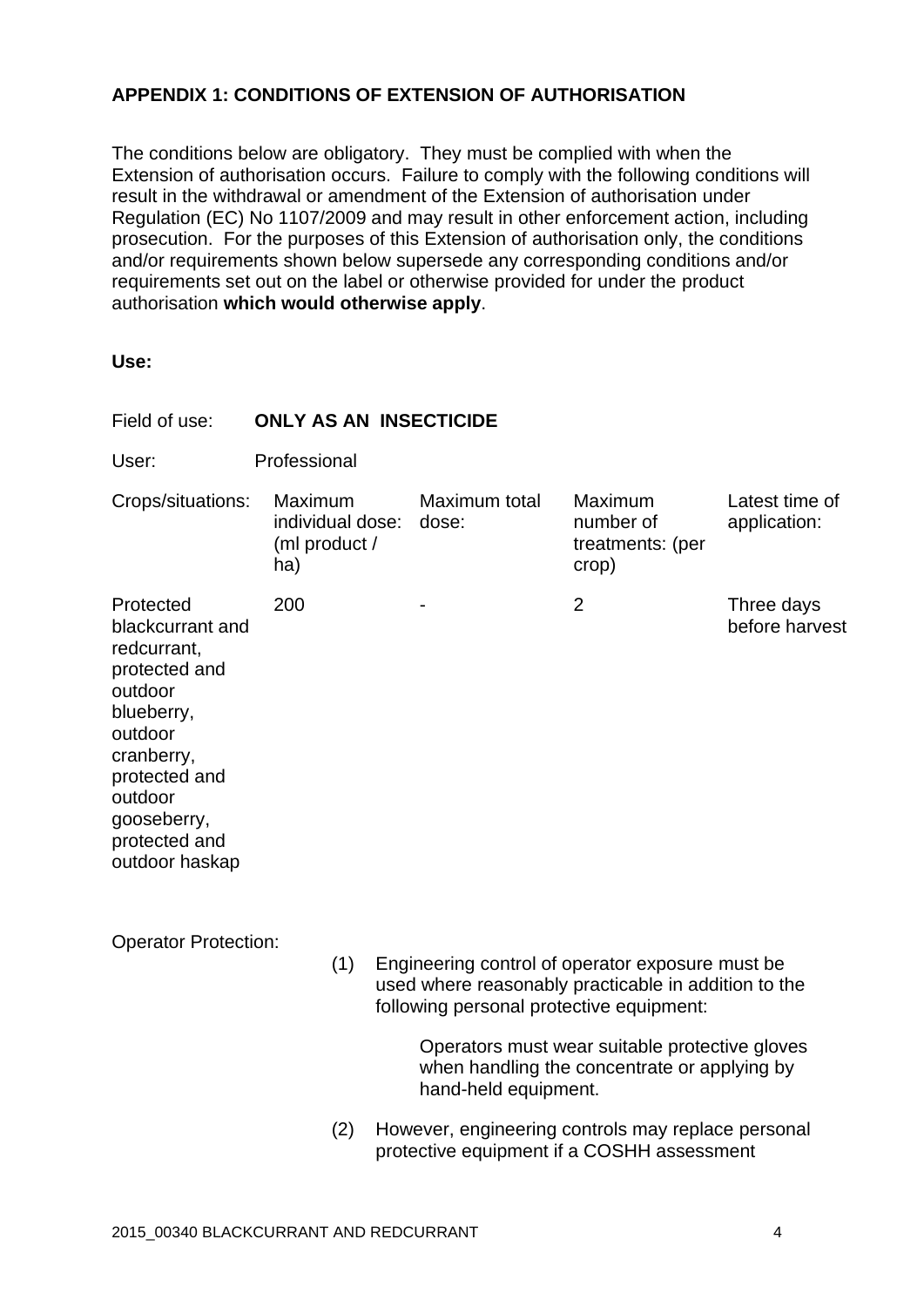shows that they provide an equal or higher standard of protection.

Environmental protection:

(1) Since there is a risk to aquatic life from use, users not applying the statutory buffer zone must either themselves carry out or ensure that someone else has carried out a Local Environment Risk Assessment for Pesticides (LERAP) on their behalf before each spraying operation from a horizontal boom sprayer. Users must not allow direct spray from such sprayers to fall within 5m of the top of the bank of any static or flowing waterbody or within 1m of a ditch which is dry at the time of application (these distances to be measured as set out in the booklet 'Local Environment Risk Assessment for Pesticides - Horizontal Boom Sprayers' and any amendments that are made to it) unless:

(a) The LERAP indicates that a narrower buffer zone will be sufficient; and

(b) Any measures indicated by the LERAP as justifying the narrower buffer zone are complied with in full and in accordance with any conditions applicable to them.

Spray must be aimed away from water.

(2) Since there is a risk to aquatic life from use, users not applying the statutory buffer zone must either themselves carry out, or ensure that someone else has carried out a Local Environment Risk Assessment for Pesticides (LERAP) on their behalf before each spraying operation from a broadcast airassisted sprayer. Users must not allow direct spray from such sprayers to fall within 20m of the top of the bank of any static or flowing waterbody or within 5m of a ditch which is dry at the time of application (these distances to be measured as set out in the booklet 'Local Environment Risk Assessment for Pesticides - Broadcast Air-assisted Sprayers' - and any amendments that are made to it) unless:

(a) The LERAP indicates that a narrower buffer zone will be sufficient; and

(b) Any measures indicated by the LERAP as justifying the narrower buffer zone are complied with in full and in accordance with any conditions applicable to them.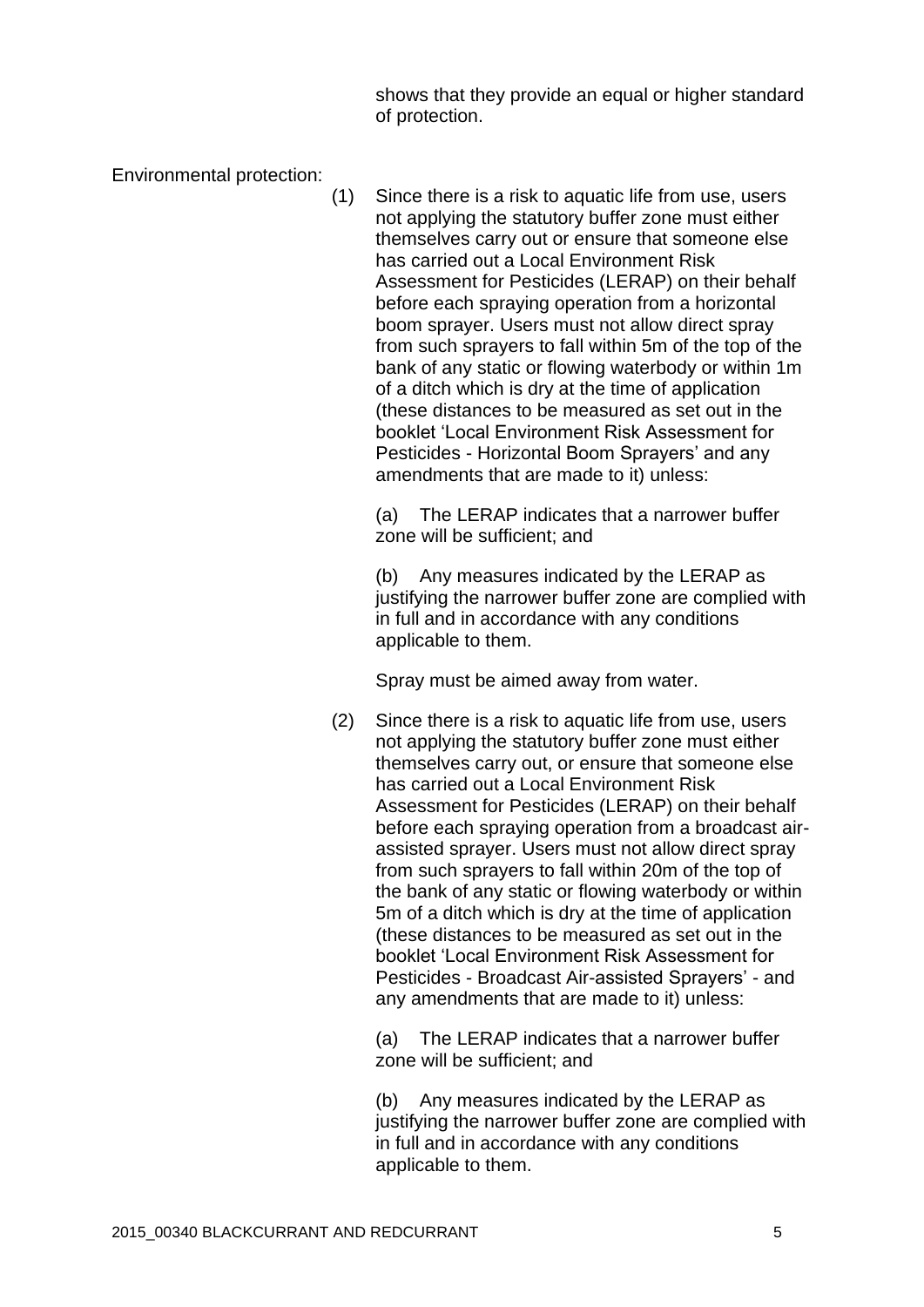Spray must be aimed away from water.

- (3) The results of the LERAP must be recorded in written form and must be available for a period of three years for inspection to any person entitled to exercise enforcement powers under or in connection with the Plant Protection Products Regulations 2011 or the Plant Protection Products (Sustainable Use) Regulations 2012. (An electronic record will satisfy the requirement for a written record, providing it is similarly available for inspection and can be copied).
- (4) Detailed guidance on LERAPs and how to conduct a LERAP are contained in the booklets 'Local Environment Risk Assessment for Pesticides - Horizontal Boom Sprayers' and 'Local Environment Risk Assessment for Pesticides - Broadcast Airassisted Sprayers', available from HSE Chemicals Regulation Directorate's website. All LERAPs must be carried out in accordance with this Guidance and any amendments that are made to it.

Other specific restrictions:

- (1) This product must only be applied in accordance with the terms of this extension of authorisation, the product label and/or leaflet and any additional guidance on extensions of authorisation.
- (2) This product qualifies for inclusion within the Local Environment Risk Assessment for Pesticides (LERAP) scheme. Before each spraying operation from a horizontal boom sprayer or broadcast airassisted sprayer, either a LERAP must be carried out in accordance with the guidance available from the HSE Chemicals Regulation Directorate's website or the statutory buffer zone must be maintained. The results of the LERAP must be recorded and kept available for three years.
- (3) The maximum concentration must not exceed 200 ml of product/250 litres of water
- (4) The minimum interval of 10 days between applications must be observed.
- (5) In protected situations the total number of applications of any spinosad containing product must not exceed 6 per glasshouse/protected structure in a 12 month period, regardless of the crop being treated (including ornamentals).